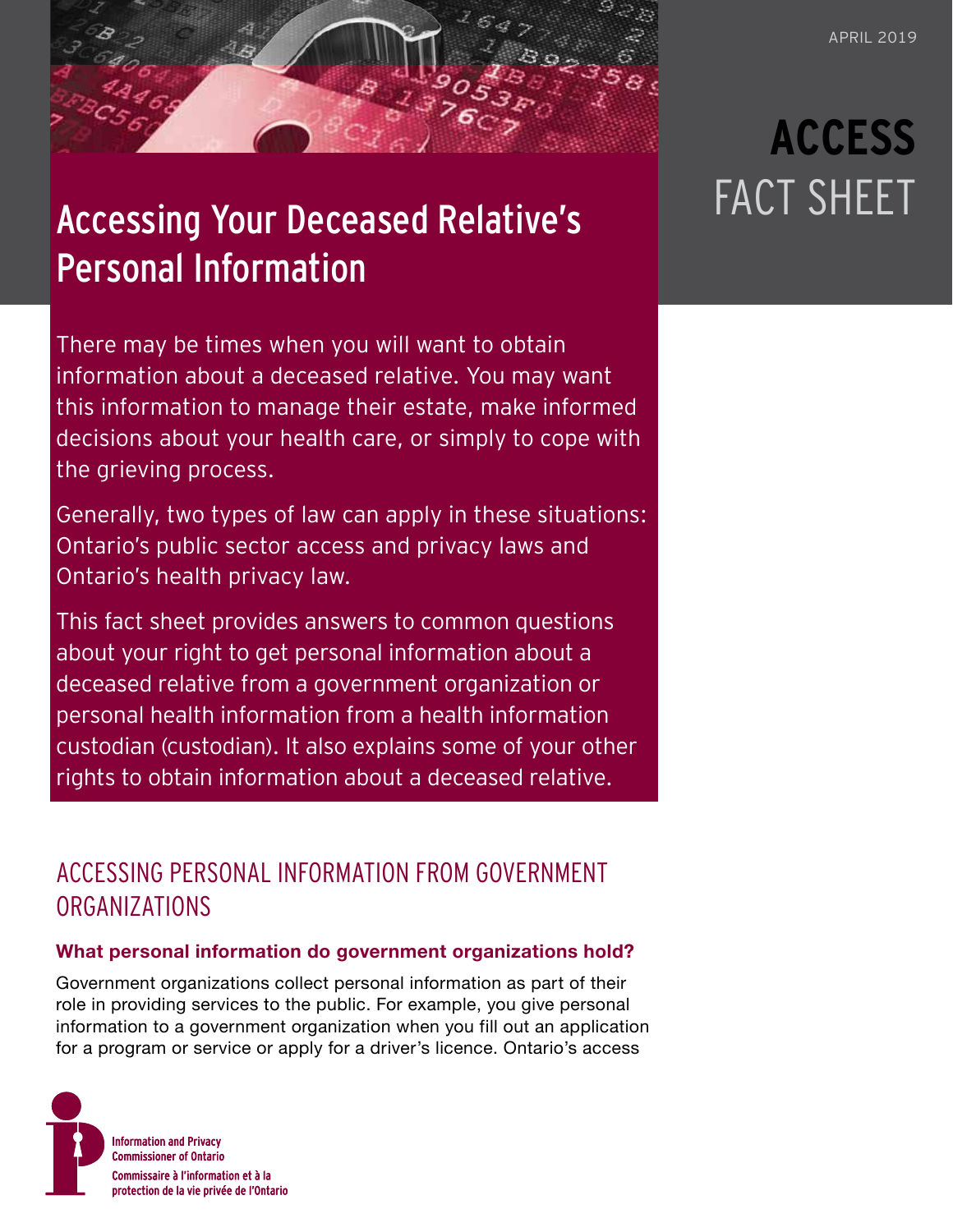and privacy laws regulate the collection, use and disclosure of personal information by government organizations.

**Personal information** means recorded information about an identifiable individual. It does not include information about an individual who has been deceased for more than 30 years.

#### **Can I access my relative's personal information from a government organization?**

Ontario's public sector access and privacy laws give individuals the right to request information about themselves from government organizations. When an individual has died, their "personal representative" may request access to the deceased individual's personal information, on their behalf, to manage the affairs of their estate. The personal representative is understood to be the same as the "estate trustee."

"Estate trustee" is not a defined term under Ontario's access and privacy laws, but is defined under the Courts of Justice Act as "an executor, administrator, or administrator with the will annexed."

The term "executor" generally means a person named by the deceased individual to carry out their will. The term "administrator" generally means a person appointed by the court to manage the affairs of the deceased individual's estate where there is no will. The term "administrator with the will annexed" generally means someone appointed by the court to carry out the directions in a will when the will does not name an executor or the named executor refuses, is incompetent, or has died.

A person who manages the affairs of a deceased individual's estate may be, for example, someone who was appointed by the court where there is no estate trustee. They may also be a person who is not appointed but, for valid reasons, has assumed responsibility for managing the affairs of the estate.

#### **What if I am not the personal representative?**

If you are not a personal representative seeking information to manage the affairs of the estate, you can still request access to your relative's information.

Under the law, a government organization can provide you access to your deceased relative's personal information if it is satisfied that you are a spouse or close relative and there are compassionate reasons for the disclosure.

In some circumstances, the government organization may ask you to submit your access request in writing. The government organization must tell the personal representative about your request and give them the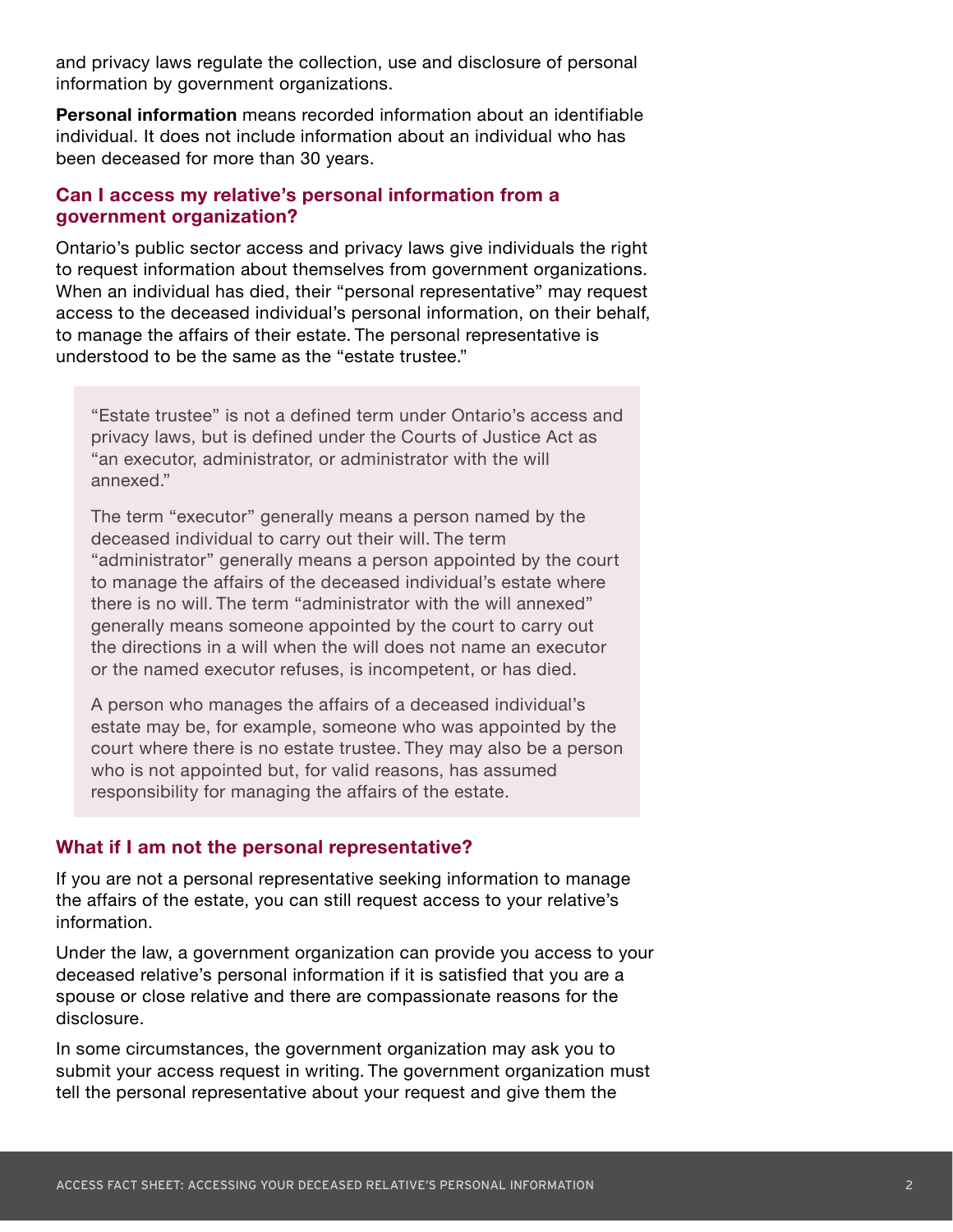opportunity to comment on whether the information should be disclosed. In this circumstance, it will help if you can provide the government organization with all the information you have about the personal representative and how to contact them. Requesting access to information does not guarantee that you will receive all the information or records you have requested.

Note that government organizations do not have to provide access to information about medical assistance in dying if it identifies a patient, or a person or health care facility that provides this assistance. However, they are not prohibited from providing you such information and may do so at their discretion.

Requests for information under Ontario's public sector access and privacy laws may be made using the request form, available at **[www.ipc.](http://www.ipc.on.ca/guidance-documents/forms) [on.ca/guidance-documents/forms](http://www.ipc.on.ca/guidance-documents/forms)**.

#### **If a government organization refuses to provide my deceased relative's personal information, what can I do?**

If a government organization refuses to provide you access to personal information, you may appeal the decision to the IPC using the appeal form available at: **[www.ipc.on.ca/guidance-documents/forms](http://www.ipc.on.ca/guidance-documents/forms)**.

## ACCESSING PERSONAL HEALTH INFORMATION OF YOUR DECEASED RELATIVE

#### **What is personal health information and who holds it?**

Custodians are health care practitioners or organizations that have custody or control of personal health information. They include doctors, nurses, physiotherapists, optometrists, hospitals, pharmacies, laboratories, long-term care and retirement homes, ambulance services, and medical officers of health. Custodians collect, use, and disclose your personal health information when you receive health care services. Ontario's health privacy law regulates the collection, use, and disclosure of personal health information by custodians.

**Personal health information** includes information that:

- relates to physical or mental health, including family health history
- relates to health care that has been provided, including the identity of a health care provider
- relates to payments or eligibility for health care or coverage for health care
- relates to the donation of a body part or bodily substance, or tests or examinations of a donated body part or bodily substance

Ontario's health privacy law applies to a document containing personal health information until 120 years after the document was created, or 50 years after an individual has died.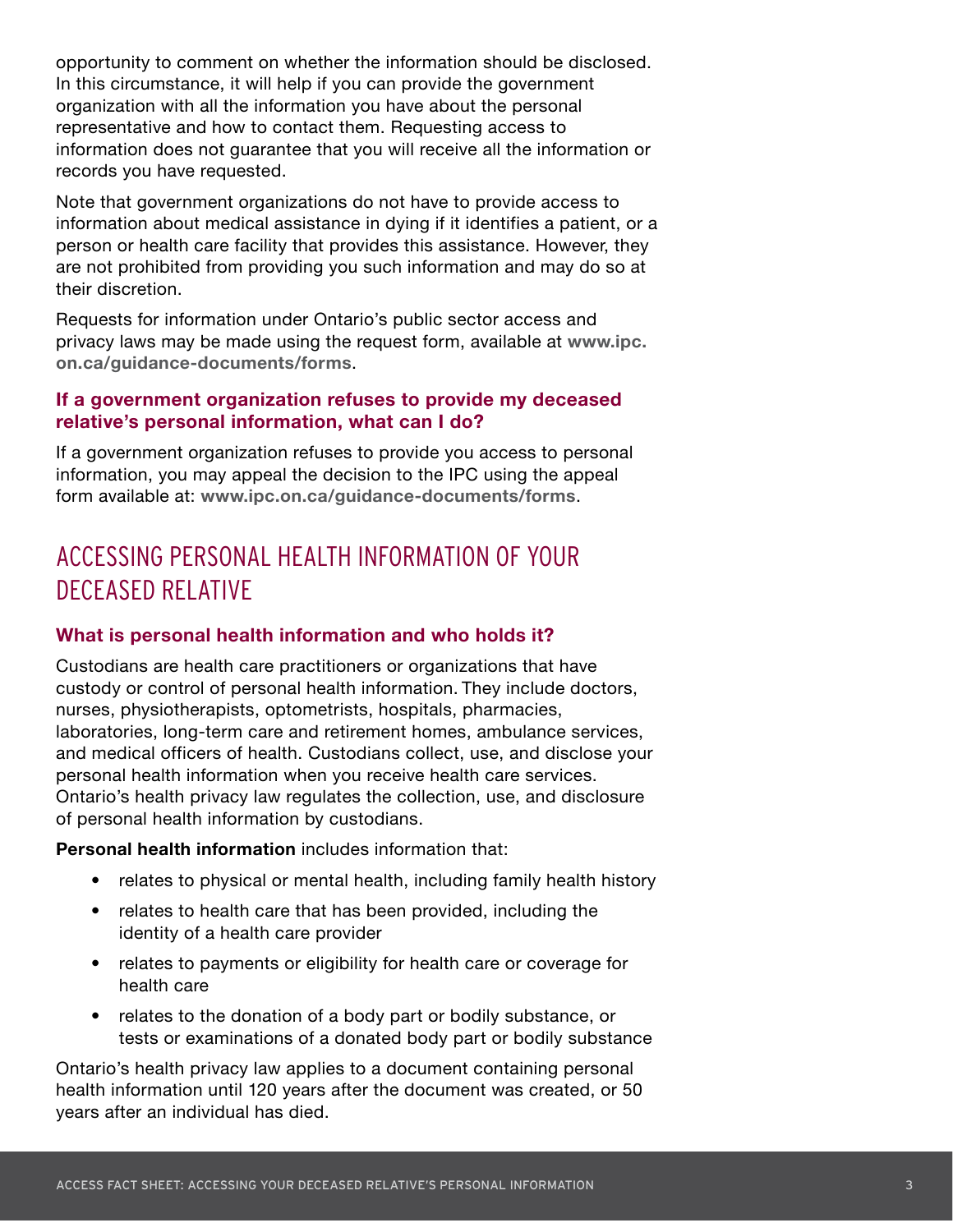#### **Can I access my deceased relative's personal health information?**

Generally, Ontario's health privacy law gives every individual the right to access records containing their personal health information. If you are the substitute decision-maker for your deceased relative, you can request access to their health records on their behalf.

You can request access by submitting the form, *Request to Access Personal Health Information (PHIPA)*, to the custodian. The form is available on the IPC website at **[www.ipc.on.ca/forms](http://www.ipc.on.ca/forms).**

#### **Who is the substitute decision-maker for a deceased individual?**

A substitute decision-maker is a person who, under Ontario's health privacy law, can make decisions about an individual's personal health information on their behalf. When an individual dies, the estate trustee, or the person who manages the affairs of the deceased person's estate, becomes their substitute decision-maker. They are often a member of the family.

#### **What if I am not the substitute decision-maker? Can I still obtain my deceased relative's health information?**

If you are not your deceased relative's substitute decision-maker, a custodian can disclose the information to you with the *express* consent of the substitute decision-maker.

#### **What if the substitute decision-maker won't give consent?**

Under Ontario's health privacy law, a custodian can disclose personal health information to you, without the substitute decision-maker's consent, in the following circumstances:

- to identify the deceased
- to inform you, if it is reasonable to do so, that your relative has died or is suspected of having died, and the circumstances of their death, where appropriate
- if you are the spouse, partner, sibling or child of the deceased, and you need the information to make decisions about your health care or your children's health care

A custodian may also disclose your deceased relative's personal health information to you where it is necessary to reduce a significant risk of serious bodily harm or for a legal proceeding.

#### **What can I do if a custodian refuses to provide me with the personal health information?**

If a custodian refuses to provide your relative's personal health information to you, you can make a complaint to the IPC.

The *[Access/Correction Complaint Form](https://www.ipc.on.ca/wp-content/uploads/2017/02/2017-phipa-acccmp-e.pdf)* and *[Collection, Use](https://www.ipc.on.ca/wp-content/uploads/2017/02/2017-phipa-cudfrm-e.pdf)  [Disclosure Complaint Form](https://www.ipc.on.ca/wp-content/uploads/2017/02/2017-phipa-cudfrm-e.pdf)* are available at **<www.ipc.on.ca/forms>**.